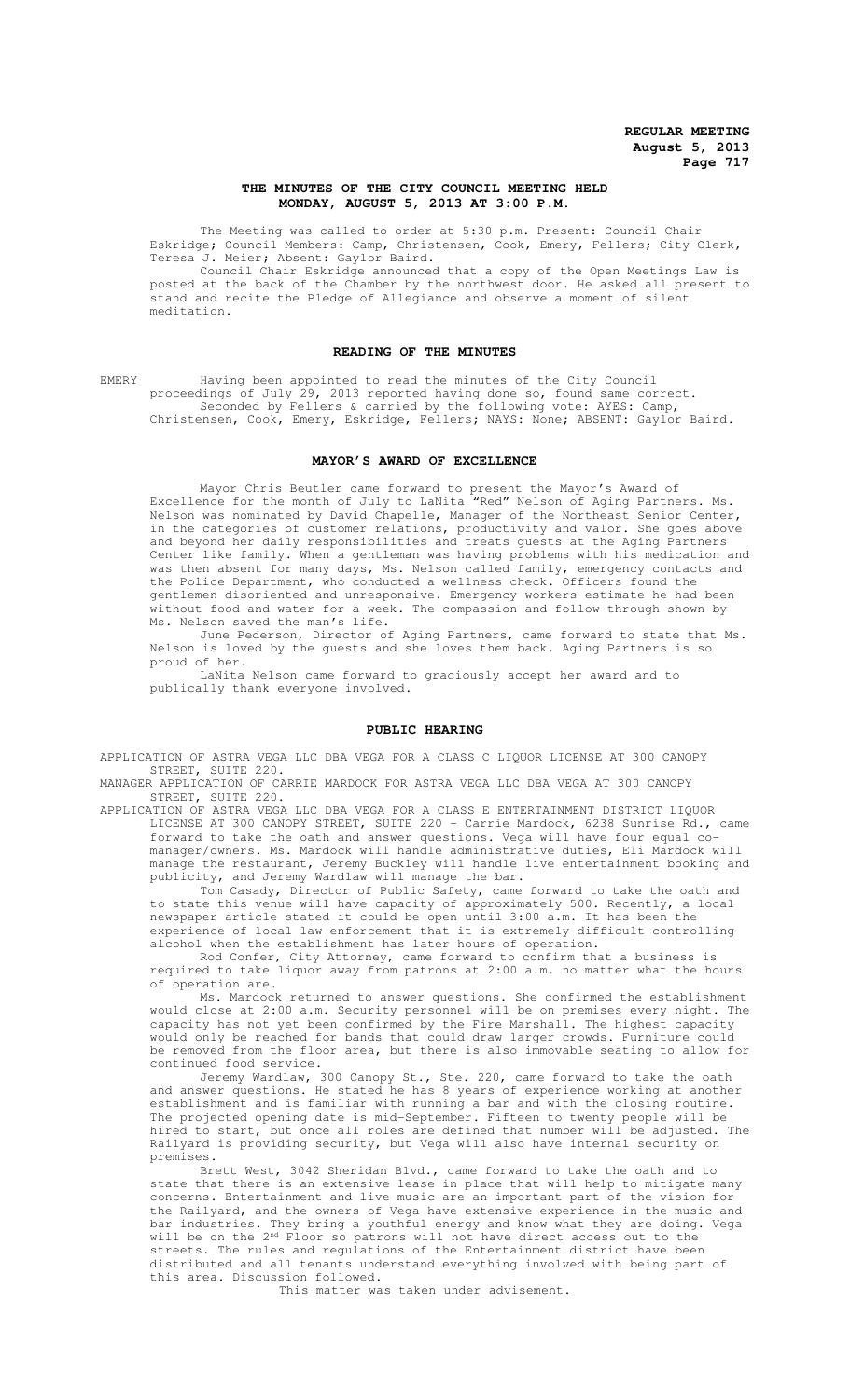APPLICATION OF YAMS INC. DBA JOYSTICKS ARCADE BAR FOR A CLASS C WITH CATERING LIQUOR LICENSE AT 350 CANOPY STREET, SUITE 230. MANAGER APPLICATION OF JOSHUA J. ROOT FOR YAMS INC. DBA JOYSTICKS ARCADE BAR AT 350

CANOPY STREET, SUITE 230. APPLICATION OF YAMS INC. DBA JOYSTICKS ARCADE BAR FOR A CLASS E ENTERTAINMENT DISTRICT LIQUOR LICENSE AT 350 CANOPY STREET, SUITE 230 - Jamie Root, 5658 Harding Dr.,

came forward to take the oath and answer questions. Joysticks will be a fullservice retro arcade, bar and restaurant featuring a la carte foods on a stick. Mark Hunzeker, Baylor Evnen, came forward on behalf of YAMS Inc. to take the oath and answer questions. He stated that the applicants have met directly with law enforcement to address concerns over problems associated with overservice of alcohol at an establishment currently managed by YAMS Inc., and steps continue to be taken in order to correct these issues.

Jamie Root returned to state the beverage menu will have a higher price point and will focus on craft beer and cocktails. The atmosphere will be focused on entertainment and socializing, not late night crowds. Discussion followed.

Josh Root, 5658 Harding Dr., came forward to take the oath and answer questions. He stated that Joysticks will have a completely different atmosphere and different peak times and clientele than the other establishments they manage, which have loud music and large late-night crowds. Discussion followed.

Brett West, 3042 Sheridan Blvd., came forward to state that in the entertainment district, if there are issues at one establishment, it becomes an issue for all others. Therefore, it is a priority to identify problems and stop them before an establishment continues down the wrong path. Discussion followed.

Tom Casady, Director of Public Safety, came forward to state that the source of many of these alcohol related issues is over-service. Security helps, but ultimately it is up to management and staff to be vigilant of the signs of intoxication. They must be empowered and expected to take the right action. He also stated that the security officers hired by WRK are not off-duty Lincoln Police Department officers. That would create a conflict of interest for those individuals. Discussion followed.

This matter was taken under advisement.

APPLICATION OF BSR INC. DBA THE OFFICE FOR A CLASS C WITH CATERING LIQUOR LICENSE AT 640 WEST PROSPECTOR CT.

MANAGER APPLICATION OF STEVE J. STEVENSON FOR BSR INC. DBA THE OFFICE AT 640 WEST PROSPECTOR CT - Michael Reardon, 645 M St., #200, came forward on behalf of the applicant to take the oath and answer questions. He stated that Mr. Stevenson has become the primary stockholder in the corporation. This matter was taken under advisement.

- AMENDING THE PAY SCHEDULES FOR CERTAIN EMPLOYEE GROUPS BY ADJUSTING THE SCHEDULES OF ANNUAL, MONTHLY, BIWEEKLY AND HOURLY PAY RANGE EQUIVALENTS FOR EMPLOYEES WHOSE CLASSIFICATIONS ARE ASSIGNED TO THE PAY RANGES PREFIXED BY THE LETTER "A," TO BE EFFECTIVE AUGUST 15, 2013;
- AMENDING THE PAY SCHEDULES FOR CERTAIN EMPLOYEE GROUPS BY ADJUSTING THE SCHEDULES OF ANNUAL, MONTHLY, BIWEEKLY AND HOURLY PAY RANGE EQUIVALENTS FOR EMPLOYEES WHOSE CLASSIFICATIONS ARE ASSIGNED TO THE PAY RANGES PREFIXED BY THE LETTER "C," TO BE EFFECTIVE AUGUST 15, 2013;
- AMENDING THE PAY SCHEDULES FOR CERTAIN EMPLOYEE GROUPS BY ADJUSTING THE SCHEDULES OF ANNUAL, MONTHLY, BIWEEKLY AND HOURLY PAY RANGE EQUIVALENTS FOR EMPLOYEES WHOSE CLASSIFICATIONS ARE ASSIGNED TO THE PAY RANGES PREFIXED BY THE LETTER "E," TO BE EFFECTIVE AUGUST 15, 2013;
- AMENDING THE PAY SCHEDULES FOR CERTAIN EMPLOYEE GROUPS BY ADJUSTING THE SCHEDULES OF ANNUAL, MONTHLY, BIWEEKLY AND HOURLY PAY RANGE EQUIVALENTS FOR EMPLOYEES WHOSE CLASSIFICATIONS ARE ASSIGNED TO THE PAY RANGES PREFIXED BY THE LETTER "F," TO BE EFFECTIVE AUGUST 15, 2013;
- AMENDING THE PAY SCHEDULES FOR CERTAIN EMPLOYEE GROUPS BY ADJUSTING THE SCHEDULES OF ANNUAL, MONTHLY, BIWEEKLY AND HOURLY PAY RANGE EQUIVALENTS FOR EMPLOYEES WHOSE CLASSIFICATIONS ARE ASSIGNED TO THE PAY RANGES PREFIXED BY THE LETTER "M," TO BE EFFECTIVE AUGUST 15, 2013;
- AMENDING THE PAY SCHEDULES FOR CERTAIN EMPLOYEE GROUPS BY ADJUSTING THE SCHEDULES OF ANNUAL, MONTHLY, BIWEEKLY AND HOURLY PAY RANGE EQUIVALENTS FOR EMPLOYEES WHOSE CLASSIFICATIONS ARE ASSIGNED TO THE PAY RANGES PREFIXED BY THE LETTER "N," TO BE EFFECTIVE AUGUST 15, 2013;
- AMENDING THE PAY SCHEDULES FOR CERTAIN EMPLOYEE GROUPS BY ADJUSTING THE SCHEDULES OF ANNUAL, MONTHLY, BIWEEKLY AND HOURLY PAY RANGE EQUIVALENTS FOR EMPLOYEES WHOSE CLASSIFICATIONS ARE ASSIGNED TO THE PAY RANGES PREFIXED BY THE LETTER "P," TO BE EFFECTIVE AUGUST 15, 2013;
- AMENDING THE PAY SCHEDULES FOR CERTAIN EMPLOYEE GROUPS BY ADJUSTING THE SCHEDULES OF ANNUAL, MONTHLY, BIWEEKLY AND HOURLY PAY RANGE EQUIVALENTS FOR EMPLOYEES WHOSE CLASSIFICATIONS ARE ASSIGNED TO THE PAY RANGES PREFIXED BY THE LETTER "X," TO BE EFFECTIVE AUGUST 15, 2013 - Doug McDaniel, Director of Personnel, came forward to state these eight actions amend the pay schedules in place for the next fiscal year. Six of them have previously been ratified by the collective bargaining acts, two are unrepresented. He briefly described each of the employee groups. Discussion followed.

#### This matter was taken under advisement.

APPROVING JSD, LLC DBA HUSKERVILLE PIZZA & PUB AS A KENO SATELLITE SITE AT 2805 N.W. 48TH STREET - Katrina Coffee, Vice President of Marketing for Big Red Keno, came forward to answer Council questions.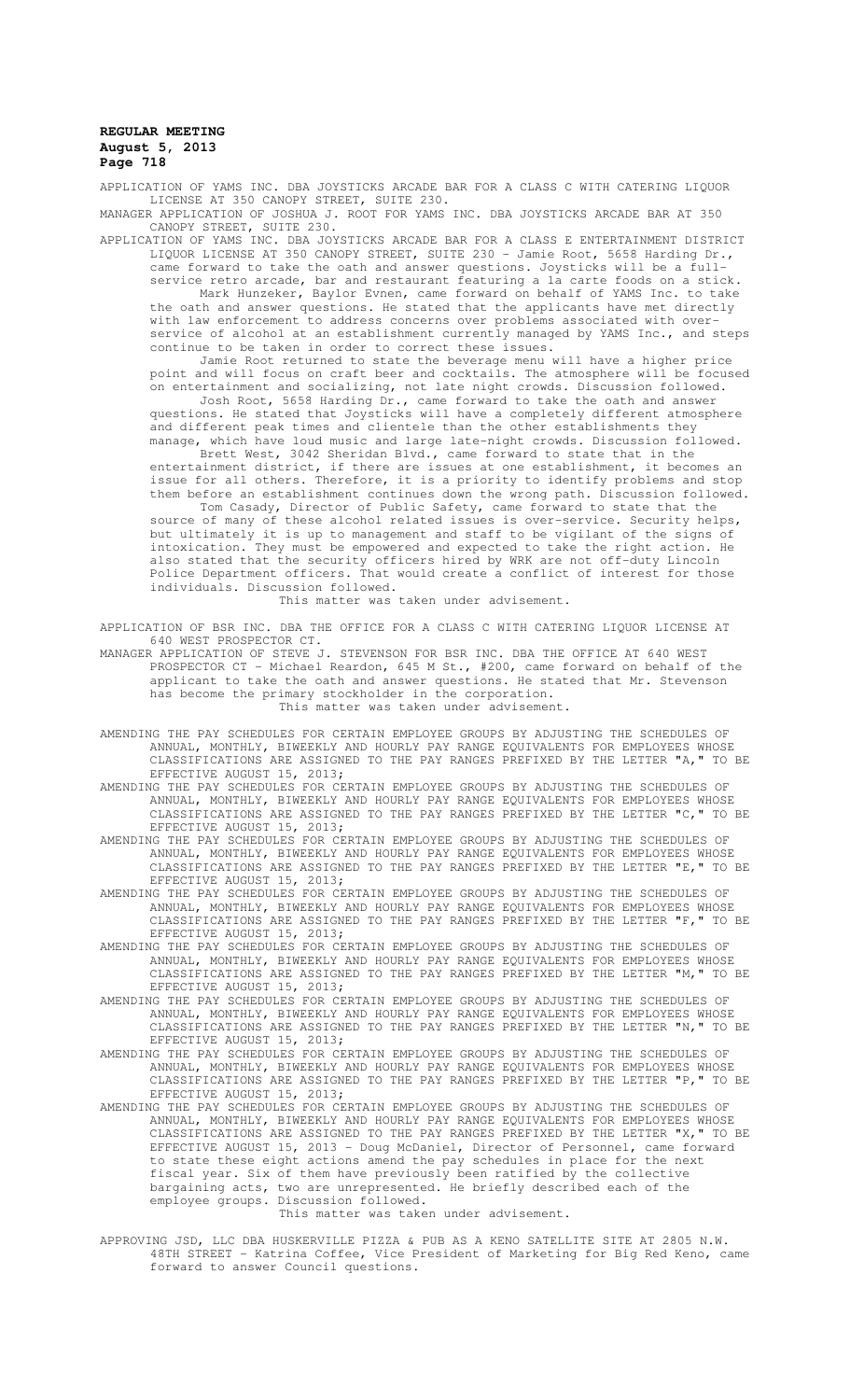- APPROVING SWEEP LEFT AS A KENO SATELLITE SITE AT 815 O STREET Katrina Coffee, Vice President of Marketing for Big Red Keno, came forward with the owner of Sweep Left to answer Council questions.
- APPROVING A FUNDING AGREEMENT BETWEEN THE CITY AND THE NEBRASKA DEPT. OF ROADS FOR THE USE OF FEDERAL HIGHWAY SAFETY FUNDS IMPROVEMENTS AT THE INTERSECTION OF U.S. HIGHWAY 6 (WEST O STREET) AND WEST 40TH STREET (PROJECT NO. HSIP-6-6(161), CN 13093) - Roger Figard, Public Works & Utilities, came forward to state this is a routine project involving the cost-sharing agreement with the Nebraska Department of Roads for the area near the new correctional facility. It will provide for the creation of turn lanes and it reminds the City of its responsibilities in operating State highways and taking care of public right-ofway. The City will carry 10% of the cost-share. This matter was taken under advisement.
- HEARING ON ONE AND SIX YEAR STREETS AND HIGHWAYS PROGRAM AS REQUIRED BY STATE STATUTE - Council Chair Eskridge stated that Public Hearing is held each year to fulfill State Statutory requirements. Action was taken by City Council adopting the first two years of the CIP budget by Resolution A-86975 on August 20, 2012. The one year program lists projects proposed for final design, right-of-way, acquisition, construction or study during Fiscal Year 2014. The 2nd through 6th years, Fiscal Years 2015-2019, lists projects which are in some phase of development or will enter the street planning process. The program was identified on the Public Hearing notice, advertised in Lincoln Journal Star on Sunday, July 14, 2013 and was on the City's website and broadcast Channels 5, 10 and 21. Citizens have 10 days from today to submit any statements or exhibits to the Public Works Department. Therefore all statements and exhibits received on or before August 15, 2013, will become part of the Public Hearing record. These statements should be forwarded to Roger Figard, City Public Works Department, Engineering Services, 901 W. Bond St., Ste. 100. The information received will be evaluated by Public Works and City Council. The State statutory requirement ensures that an integrated system of public works is provided for the general welfare of the state, counties and municipalities. The program is administered by the State Board of Public Roads, Classifications and Standards. Capital Improvement Program for Fiscal Years 2014-2019 reflects an average annual expenditure of nearly \$27.76 million. This average annual expenditure is comprised of \$21.66 million of City revenues, \$5.84 million in Federal aid, and \$.26 million in other funds.

 Roger Figard, Public Works and Utilities, came forward to state that even though the City went to a two-year budget cycle, the State requirement for annual review remains. It is essentially a continuation of the program put forward last year and the list of projects is available to the public. Typically a resolution would be voted on the same day, but because there is a requirement for public comment, we have asked the Council to wait and vote on August 26, 2013. At that time, Council will not be asked to make modifications, but merely to vote to confirm the Public Hearing. Changes would be brought to Council as the City prepares for the next two-year cycle. Discussion followed.

Coby Mach, Lincoln Independent Business Association, came forward to state that in the Capital Improvement Program for Fiscal Years 2014-2019, the monies from the new Build Nebraska Act are not included. LIBA recommends that the City Council start actively making plans for those road dollars. The money could be set aside to help fund part of the South Beltway as an alternative to a tax increase.

This matter was taken under advisement.

#### **COUNCIL ACTION**

## **REPORTS OF CITY OFFICERS**

REAPPOINTING JEFF HLAVAC AND DON SCHROEDER TO THE ELECTRICAL ADVISORY, APPEALS AND EXAMINING BOARD FOR A TERM EXPIRING AUGUST 15, 2016 - CLERK read the following resolution, introduced by Jonathan Cook, who moved its adoption: A-87463 BE IT RESOLVED by the City Council of the City of Lincoln, Nebraska: That the reappointments of Jeff Hlavac and Don Schroeder to the Electrical Advisory, Appeals and Examining Board for terms expiring August 15, 2016, are hereby approved.

Introduced by Jonathan Cook Seconded by Fellers and carried by the following vote: AYES: Camp, Christensen, Cook, Emery, Eskridge, Fellers; NAYS: None; ABSENT: Gaylor Baird.

CLERK'S LETTER AND MAYOR'S APPROVAL OF RESOLUTIONS AND ORDINANCES PASSED BY THE CITY COUNCIL ON JULY 22, 2013 - CLERK presented said report which was placed on file in the Office of the City Clerk. **(27-1)**

#### **PETITIONS & COMMUNICATIONS**

SETTING THE HEARING DATE OF MONDAY, AUGUST 19, 2013 AT 3:00 P.M. FOR THE APPLICATION OF YARD INVESTMENTS, LLC DBA GATE 25 FOR A CLASS C LIQUOR LICENSE LOCATED AT 350 CANOPY STREET, SUITE 135. **(SECOND LOCATION)** - CLERK read a resolution, introduced by Doug Emery who moved its adoption: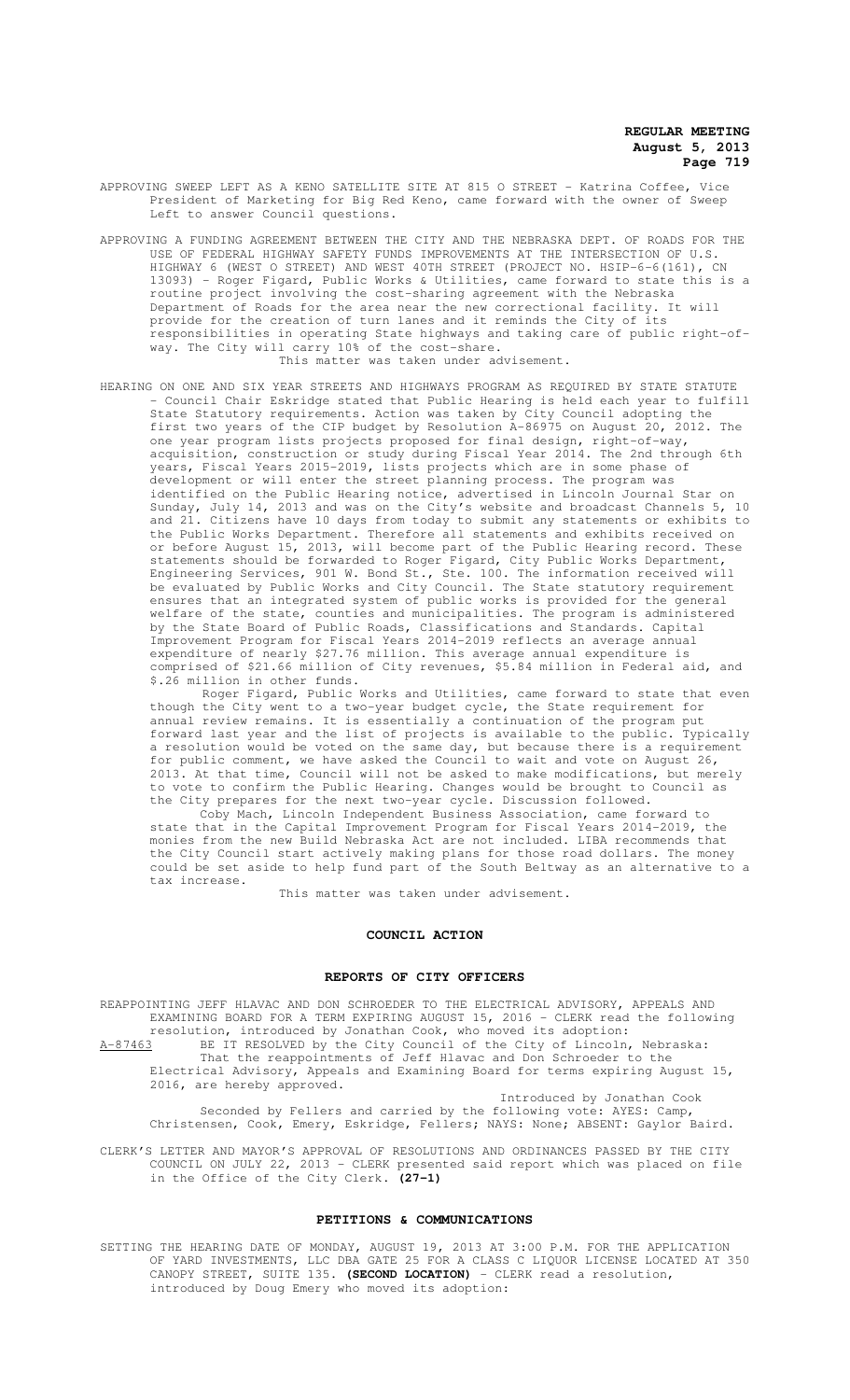A-87464 BE IT RESOLVED by the City Council, of the City of Lincoln, that a hearing date is hereby set for Monday, August 19, 2013, at 3:00 p.m. or as soon thereafter as possible in the City Council Chambers, County-City Building, 555 S. 10th St., Lincoln, NE for the application of Yard Investments, LLC dba Gate 25 for a Class C liquor license located at 350 Canopy Street, Suite 135. If the Police Dept. is unable to complete the investigation by said time, a new hearing date will be set.

Introduced by Doug Emery Seconded by Camp and carried by the following vote: AYES: Camp, Christensen, Cook, Emery, Eskridge, Fellers; NAYS: None; ABSENT: Gaylor Baird.

SETTING THE HEARING DATE OF MONDAY, AUGUST 19, 2013 AT 3:00 P.M. FOR THE APPLICATION OF YARD INVESTMENTS, LLC DBA GATE 25 FOR A CLASS E LIQUOR LICENSE LOCATED AT 350 CANOPY STREET, SUITE 135. **(SECOND LOCATION)** - CLERK read a resolution, introduced by Doug Emery who moved its adoption:

A-87465 BE IT RESOLVED by the City Council, of the City of Lincoln, that a hearing date is hereby set for Monday, August 19, 2013, at 3:00 p.m. or as soon thereafter as possible in the City Council Chambers, County-City Building, 555 S. 10th St., Lincoln, NE for the application of Yard Investments, LLC dba Gate 25 for a Class E liquor license located at 350 Canopy Street, Suite 135. If the Police Dept. is unable to complete the investigation by said time, a new hearing date will be set.

Introduced by Doug Emery Seconded by Camp and carried by the following vote: AYES: Camp, Christensen, Cook, Emery, Eskridge, Fellers; NAYS: None; ABSENT: Gaylor Baird.

SETTING THE HEARING DATE OF MONDAY, AUGUST 19, 2013 AT 3:00 P.M. FOR THE APPLICATION OF HECTOR EL DRAGON MARTINEZ CORP. DBA EL MARIACHI TACO CANTINA FOR A CLASS I LIQUOR LICENSE LOCATED AT 601 R STREET, STUDIO 150 - CLERK read a resolution, introduced by Doug Emery who moved its adoption:

 $A-87466$  BE IT RESOLVED by the City Council, of the City of Lincoln, that a hearing date is hereby set for Monday, August 19, 2013, at 3:00 p.m. or as soon thereafter as possible in the City Council Chambers, County-City Building, 555 S. 10th St., Lincoln, NE for the application of Hector El Dragon Martinez Corp. dba El Mariachi Taco Cantina for a Class I liquor license located at 601 R Street, Studio 150.

If the Police Dept. is unable to complete the investigation by said time, a new hearing date will be set.

Introduced by Doug Emery

Seconded by Camp and carried by the following vote: AYES: Camp, Christensen, Cook, Emery, Eskridge, Fellers; NAYS: None; ABSENT: Gaylor Baird.

SETTING THE HEARING DATE OF MONDAY, AUGUST 19, 2013 AT 3:00 P.M. FOR THE APPLICATION OF HECTOR EL DRAGON MARTINEZ CORP. DBA EL MARIACHI TACO CANTINA FOR A CLASS E LIQUOR LICENSE LOCATED AT 601 R STREET, STUDIO 150 - CLERK read a resolution, introduced by Doug Emery who moved its adoption:<br>A-87467 BE IT RESOLVED by the City Council, of the

BE IT RESOLVED by the City Council, of the City of Lincoln, that a hearing date is hereby set for Monday, August 19, 2013, at 3:00 p.m. or as soon thereafter as possible in the City Council Chambers, County-City Building, 555 S. 10th St., Lincoln, NE for the application of Hector El Dragon Martinez Corp. dba El Mariachi Taco Cantina for a Class E liquor license located at 601 R Street, Studio 150.

If the Police Dept. is unable to complete the investigation by said time, a new hearing date will be set.

Introduced by Doug Emery

Seconded by Camp and carried by the following vote: AYES: Camp, Christensen, Cook, Emery, Eskridge, Fellers; NAYS: None; ABSENT: Gaylor Baird.

SETTING THE HEARING DATE OF MONDAY, AUGUST 19, 2013 AT 3:00 P.M. FOR THE APPLICATION OF CANOPY CONCEPTS, LLC DBA JACK AND JUNE'S FOR A CLASS C LIQUOR LICENSE LOCATED AT 300 CANOPY STREET, SUITE 150 - CLERK read a resolution, introduced by Doug Emery who moved its adoption:

 $A-87468$  BE IT RESOLVED by the City Council, of the City of Lincoln, that a hearing date is hereby set for Monday, August 19, 2013, at 3:00 p.m. or as soon thereafter as possible in the City Council Chambers, County-City Building, 555 S. 10th St., Lincoln, NE for the application of Canopy Concepts, LLC dba Jack and June's for a Class C liquor license located at 300 Canopy Street, Suite 150. If the Police Dept. is unable to complete the investigation by said time, a new hearing date will be set.

Introduced by Doug Emery Seconded by Camp and carried by the following vote: AYES: Camp, Christensen, Cook, Emery, Eskridge, Fellers; NAYS: None; ABSENT: Gaylor Baird.

SETTING THE HEARING DATE OF MONDAY, AUGUST 19, 2013 AT 3:00 P.M. FOR THE APPLICATION OF CANOPY CONCEPTS, LLC DBA JACK AND JUNE'S FOR A CLASS E LIQUOR LICENSE LOCATED AT 300 CANOPY STREET, SUITE 150 - CLERK read a resolution, introduced by Doug

Emery who moved its adoption:<br>A-87469 BE IT RESOLVED by the C BE IT RESOLVED by the City Council, of the City of Lincoln, that a hearing date is hereby set for Monday, August 19, 2013, at 3:00 p.m. or as soon thereafter as possible in the City Council Chambers, County-City Building, 555 S. 10th St., Lincoln, NE for the application of Canopy Concepts, LLC dba Jack and June's for a Class E liquor license located at 300 Canopy Street, Suite 150.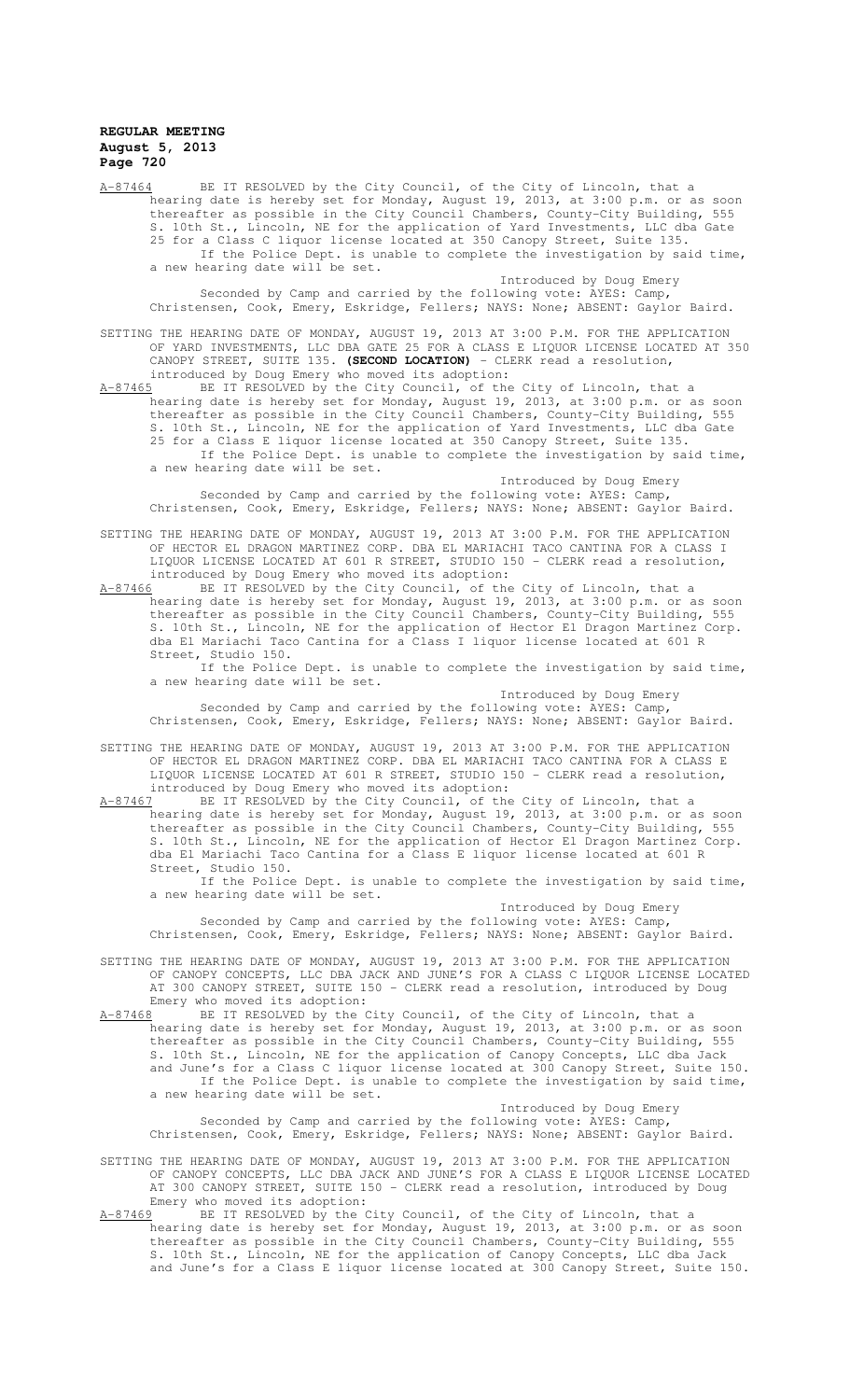If the Police Dept. is unable to complete the investigation by said time, a new hearing date will be set.

Introduced by Doug Emery Seconded by Camp and carried by the following vote: AYES: Camp, Christensen, Cook, Emery, Eskridge, Fellers; NAYS: None; ABSENT: Gaylor Baird.

SETTING THE HEARING DATE OF MONDAY, AUGUST 19, 2013 AT 3:00 P.M. FOR THE APPLICATION OF THE BAR AT THE YARD, LLC DBA LONGWELL'S FOR A CLASS I LIQUOR LICENSE LOCATED AT 350 CANOPY STREET, SUITE 100 - CLERK read a resolution, introduced by Doug Emery who moved its adoption:<br>A-87470 BE IT RESOLVED by the

A-87 A-87470 BE IT RESOLVED by the City Council, of the City of Lincoln, that a hearing date is hereby set for Monday, August 19, 2013, at 3:00 p.m. or as soon thereafter as possible in the City Council Chambers, County-City Building, 555 S. 10th St., Lincoln, NE for the application of The Bar at the Yard, LLC dba Longwell's for a Class I liquor license located at 350 Canopy Street, Suite 100. If the Police Dept. is unable to complete the investigation by said time, a new hearing date will be set.

Introduced by Doug Emery Seconded by Camp and carried by the following vote: AYES: Camp, Christensen, Cook, Emery, Eskridge, Fellers; NAYS: None; ABSENT: Gaylor Baird.

SETTING THE HEARING DATE OF MONDAY, AUGUST 19, 2013 AT 3:00 P.M. FOR THE APPLICATION OF THE BAR AT THE YARD, LLC DBA LONGWELL'S FOR A CLASS E LIQUOR LICENSE LOCATED AT 350 CANOPY STREET, SUITE 100 - CLERK read a resolution, introduced by Doug Emery who moved its adoption:

A-87471 BE IT RESOLVED by the City Council, of the City of Lincoln, that a hearing date is hereby set for Monday, August 19, 2013, at 3:00 p.m. or as soon thereafter as possible in the City Council Chambers, County-City Building, 555 S. 10th St., Lincoln, NE for the application of The Bar at the Yard, LLC dba Longwell's for a Class E liquor license located at 350 Canopy Street, Suite 100. If the Police Dept. is unable to complete the investigation by said time, a new hearing date will be set.

Introduced by Doug Emery Seconded by Camp and carried by the following vote: AYES: Camp, Christensen, Cook, Emery, Eskridge, Fellers; NAYS: None; ABSENT: Gaylor Baird.

SETTING THE HEARING DATE OF MONDAY, AUGUST 19, 2013 AT 3:00 P.M. FOR THE APPLICATION OF THE BAR AT THE YARD, LLC DBA RULE G FOR A CLASS I LIQUOR LICENSE LOCATED AT 350 CANOPY STREET, SUITE 300 - CLERK read a resolution, introduced by Doug Emery

who moved its adoption:<br>A-87472 BE IT RESOLVED by A-87472 BE IT RESOLVED by the City Council, of the City of Lincoln, that a hearing date is hereby set for Monday, August 19, 2013, at 3:00 p.m. or as soon thereafter as possible in the City Council Chambers, County-City Building, 555 S. 10th St., Lincoln, NE for the application of The Bar at the Yard, LLC dba Rule G for a Class I liquor license located at 350 Canopy Street, Suite 300. If the Police Dept. is unable to complete the investigation by said time, a new hearing date will be set.

Introduced by Doug Emery Seconded by Camp and carried by the following vote: AYES: Camp, Christensen, Cook, Emery, Eskridge, Fellers; NAYS: None; ABSENT: Gaylor Baird.

SETTING THE HEARING DATE OF MONDAY, AUGUST 19, 2013 AT 3:00 P.M. FOR THE APPLICATION OF THE BAR AT THE YARD, LLC DBA RULE G FOR A CLASS E LIQUOR LICENSE LOCATED AT 350 CANOPY STREET, SUITE 300 - CLERK read a resolution, introduced by Doug Emery who moved its adoption:

A-87473 BE IT RESOLVED by the City Council, of the City of Lincoln, that a hearing date is hereby set for Monday, August 19, 2013, at 3:00 p.m. or as soon thereafter as possible in the City Council Chambers, County-City Building, 555 S. 10th St., Lincoln, NE for the application of The Bar at the Yard, LLC dba Rule G for a Class E liquor license located at 350 Canopy Street, Suite 300. If the Police Dept. is unable to complete the investigation by said time, a new hearing date will be set. Introduced by Doug Emery

Seconded by Camp and carried by the following vote: AYES: Camp, Christensen, Cook, Emery, Eskridge, Fellers; NAYS: None; ABSENT: Gaylor Baird.

SETTING THE HEARING DATE OF MONDAY, AUGUST 19, 2013 AT 3:00 P.M. FOR THE APPLICATION OF THE HOOK'S LINCOLN, INC. DBA TANNER'S BAR & GRILL FOR A CLASS I LIQUOR LICENSE LOCATED AT 8600 SOUTH 30TH STREET - CLERK read a resolution, introduced by Doug Emery who moved its adoption:

A-87474 BE IT RESOLVED by the City Council, of the City of Lincoln, that a hearing date is hereby set for Monday, August 19, 2013, at 3:00 p.m. or as soon thereafter as possible in the City Council Chambers, County-City Building, 555 S. 10th St., Lincoln, NE for the application of The Hook's Lincoln, Inc. dba Tanner's Bar & Grill for a Class I liquor license located at 8600 South 30th Street.

If the Police Dept. is unable to complete the investigation by said time, a new hearing date will be set.

Introduced by Doug Emery Seconded by Camp and carried by the following vote: AYES: Camp, Christensen, Cook, Emery, Eskridge, Fellers; NAYS: None; ABSENT: Gaylor Baird.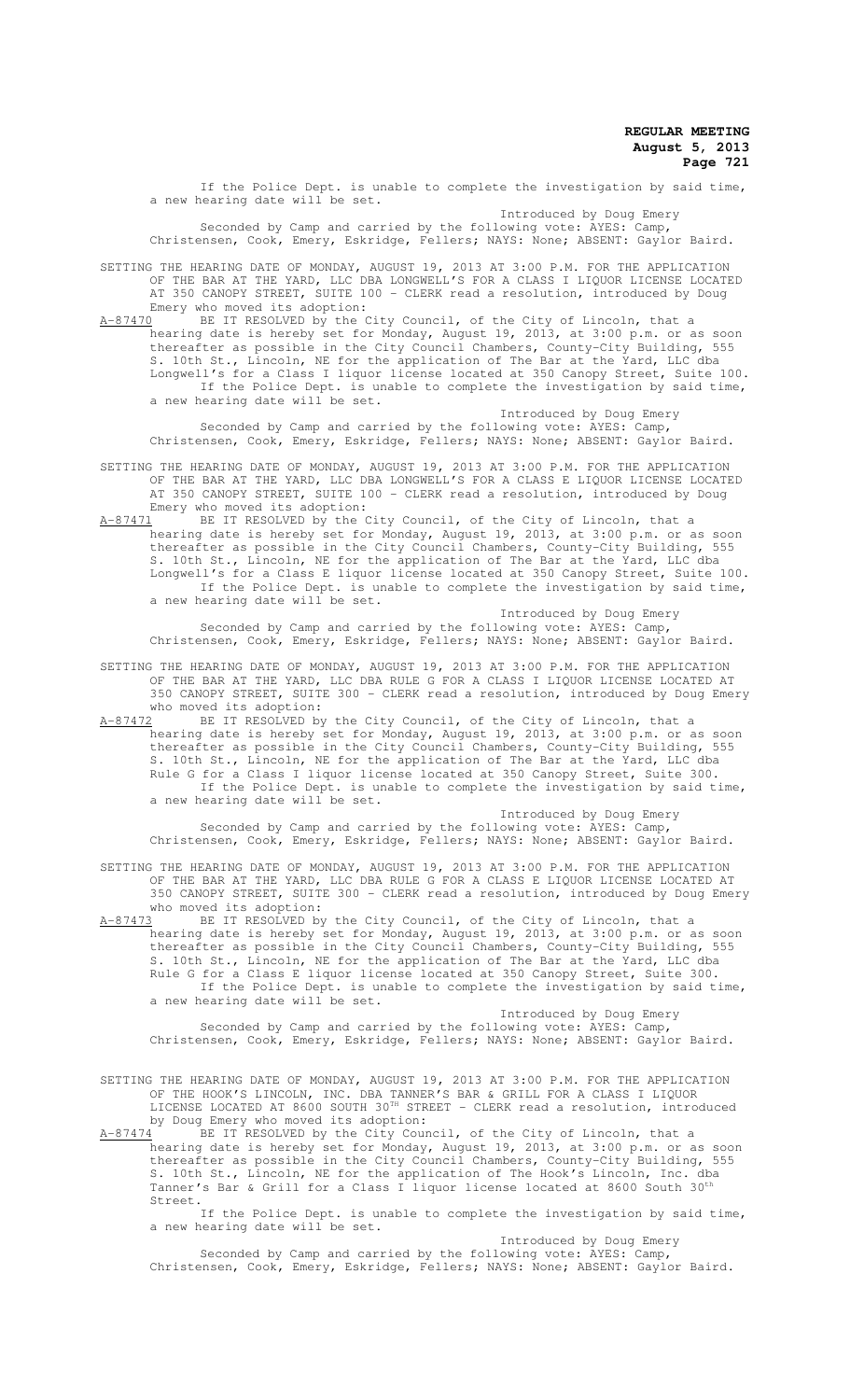- SETTING THE HEARING DATE OF MONDAY, AUGUST 19, 2013 AT 3:00 P.M. FOR THE APPLICATION OF STOP N SHOP, INC. DBA STOP N SHOP #5 FOR A CLASS D LIQUOR LICENSE LOCATED AT 2200 NORTH 48<sup>TH</sup> STREET - CLERK read a resolution, introduced by Doug Emery who moved its adoption:
- A-87475 BE IT RESOLVED by the City Council, of the City of Lincoln, that a hearing date is hereby set for Monday, August 19, 2013, at 3:00 p.m. or as soon thereafter as possible in the City Council Chambers, County-City Building, 555 S. 10th St., Lincoln, NE for the application of The Stop N Shop, Inc. dba Stop N Shop #5 for a Class D liquor license located at 2200 North  $48^{th}$  Street. If the Police Dept. is unable to complete the investigation by said time, a new hearing date will be set.

Introduced by Doug Emery

Seconded by Camp and carried by the following vote: AYES: Camp, Christensen, Cook, Emery, Eskridge, Fellers; NAYS: None; ABSENT: Gaylor Baird.

#### **MISCELLANEOUS REFERRALS - NONE**

#### **LIQUOR RESOLUTIONS**

APPLICATION OF ASTRA VEGA LLC DBA VEGA FOR A CLASS C LIQUOR LICENSE AT 300 CANOPY STREET, SUITE 220 - CLERK read the following resolution, introduced by Jon Camp, who moved its adoption for approval:

A-87476 BE IT RESOLVED by the City Council of the City of Lincoln, Nebraska: That after hearing duly had as required by law, consideration of the facts of this application, the Nebraska Liquor Control Act, and the pertinent City ordinances, the City Council recommends that the application of Astra Vega LLC dba Vega for a Class "C" liquor license at 300 Canopy Street, Suite 220, Lincoln, Nebraska, for the license period ending October 31, 2013, be approved with the condition that:

1. All employees must possess a valid Responsible Beverage Server/Seller Permit as required by Section 5.04.124 of the Lincoln Municipal Code.

2. There be no business or personal alcohol related offenses by the applicant within the first year after approval.

3. The premises must comply in every respect with all city and state regulations.

The City Clerk is directed to transmit a copy of this resolution to the Nebraska Liquor Control Commission.

Introduced by Jon Camp

Seconded by Fellers and carried by the following vote: AYES: Camp, Christensen, Cook, Emery, Eskridge, Fellers; NAYS: None; ABSENT: Gaylor Baird.

MANAGER APPLICATION OF CARRIE MARDOCK FOR ASTRA VEGA LLC DBA VEGA AT 300 CANOPY STREET, SUITE 220 - CLERK read the following resolution, introduced by Jon Camp, who moved its adoption for approval:

A-87477 WHEREAS, Astra Vega LLC dba Vega located at 300 Canopy Street, Suite 220, Lincoln, Nebraska has been approved for a Retail Class "C" liquor license, and now requests that Carrie Mardock be named manager;

WHEREAS, Carrie Mardock appears to be a fit and proper person to manage said business.

NOW, THEREFORE, BE IT RESOLVED by the City Council of the City of Lincoln, Nebraska:

That after hearing duly had as required by law, consideration of the facts of this application, the Nebraska Liquor Control Act, and the pertinent City ordinances, the City Council recommends that Carrie Mardock be approved as manager of this business for said licensee. The City Clerk is directed to transmit a copy of this resolution to the Nebraska Liquor Control Commission. Introduced by Jon Camp

Seconded by Fellers and carried by the following vote: AYES: Camp, Christensen, Cook, Emery, Eskridge, Fellers; NAYS: None; ABSENT: Gaylor Baird.

APPLICATION OF ASTRA VEGA LLC DBA VEGA FOR A CLASS E ENTERTAINMENT DISTRICT LIQUOR LICENSE AT 300 CANOPY STREET, SUITE 220 - CLERK read the following resolution, introduced by Jon Camp, who moved its adoption for approval:

A-87478 BE IT RESOLVED by the City Council of the City of Lincoln, Nebraska: That after hearing duly had as required by law, consideration of the facts of this application, the Nebraska Liquor Control Act, and the pertinent City ordinance, the City Council recommends that the application of Astra Vega LLC dba Vega for the issuance of an Entertainment District License to the existing Class C liquor license, located at 300 Canopy Street, Suite 220, Lincoln, Nebraska, be approved with the condition that the following conditions run with the term of the license and any renewal:

1. The Entertainment District License area includes one commons area located on the east side of Canopy Street, commonly known as the Railyard, shown in Attachment  $"A"$ .<br>2. In ac

In addition to the requirements or restrictions contained in Chapter 5.04 and 5.21 of the Lincoln Municipal Code, the Entertainment District Licence is subject to the following requirements or restrictions:

a. The commons area and sidewalk café shall be designed, constructed, and operated as presented in Attachment "A" or as modified in compliance with Chapter 5.21.010.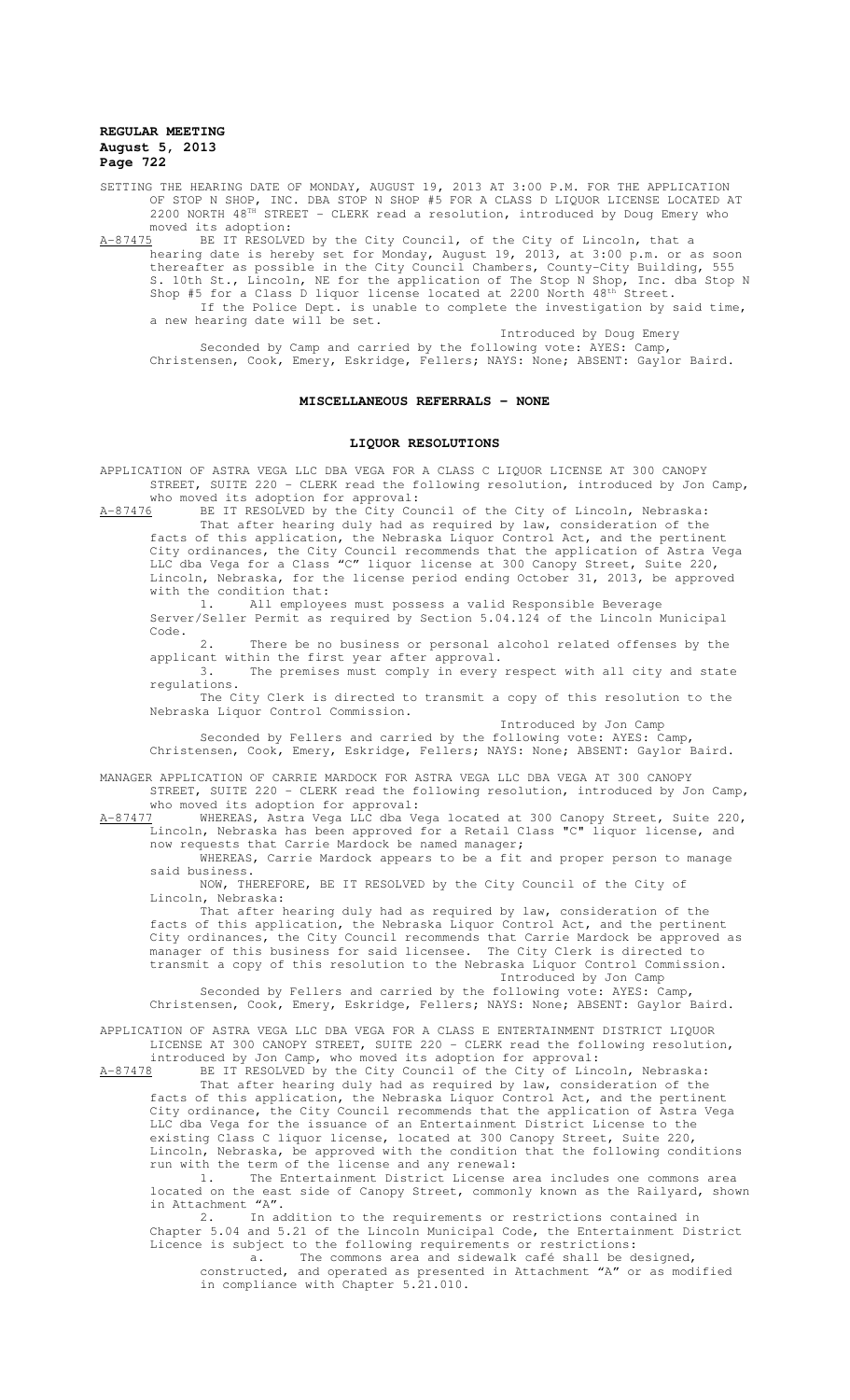b. The Entertainment District License shall be bound by the restrictions and agreements contained in Resolution No. A-87257 and A-87387.

c. The City Council retains the ability to amend, suspend, revoke, or not renew the Railyard Promotional Associate's Entertainment District designation and permit subject to Chapter 5.21.030. Should the City Council amend, suspend, revoke, or decide not to renew the designation or permit, the applicant's Entertainment District License shall be automatically amended or expire as applicable.

3. The Entertainment District License manager must successfully complete the responsible beverage server training course required by Section 5.04.035 of the Lincoln Municipal Code within 30 days of approval of this resolution.

4. All employees must possess a valid Responsible Beverage Server/Seller Permit as required by Section 5.04.124 of the Lincoln Municipal Code.

5. The premises must comply in every respect with all city and state regulations.

6. There shall be no business or personal alcohol related offenses by the applicant within the first year after approval.<br>BE IT FURTHER RESOLVED that a copy of this resolution be transmitted by

BE IT FURTHER RESOLVED that a copy of the City Clerk to the Nebraska Liquor Control Commission.

Introduced by Jon Camp

Seconded by Fellers and carried by the following vote: AYES: Camp, Christensen, Cook, Emery, Eskridge, Fellers; NAYS: None; ABSENT: Gaylor Baird.

APPLICATION OF YAMS INC. DBA JOYSTICKS ARCADE BAR FOR A CLASS C WITH CATERING LIQUOR LICENSE AT 350 CANOPY STREET, SUITE 230 - PRIOR to reading:<br>Moved to add the following restriction: "There shall be no business or

CAMP Moved to add the following restriction: "There shall be no business or personal alcohol related offenses by the applicant within the first year after approval."

Motion was WITHDRAWN due to the fact the restriction was already in the resolution.

CLERK Read the following resolution, introduced by Jon Camp, who moved its adoption for approval:

A-87479 BE IT RESOLVED by the City Council of the City of Lincoln, Nebraska: That after hearing duly had as required by law, consideration of the

facts of this application, the Nebraska Liquor Control Act, and the pertinent City ordinances, the City Council recommends that the application of YAMS Inc. dba Joysticks Arcade Bar for a Class "CK" liquor license at 350 Canopy Street, Suite 230, Lincoln, Nebraska, for the license period ending October 31, 2013, be approved with the condition that:

1. All employees must possess a valid Responsible Beverage Server/Seller Permit as required by Section 5.04.124 of the Lincoln Municipal Code.

2. There be no business or personal alcohol related offenses by the applicant within the first year after approval.

3. The premises must comply in every respect with all city and state regulations.

The City Clerk is directed to transmit a copy of this resolution to the Nebraska Liquor Control Commission.

Introduced by Jon Camp

Seconded by Fellers and carried by the following vote: AYES: Camp, Christensen, Cook, Emery, Eskridge, Fellers; NAYS: None; ABSENT: Gaylor Baird.

MANAGER APPLICATION OF JOSHUA J. ROOT FOR YAMS INC. DBA JOYSTICKS ARCADE BAR AT 350 CANOPY STREET, SUITE 230 - PRIOR to reading:

CAMP Moved to add the following restriction: "There shall be no business or personal alcohol related offenses by the applicant within the first year after approval."

Motion was WITHDRAWN due to the fact the restriction was already in the resolution.

CLERK Read the following resolution, introduced by Jon Camp, who moved its adoption for approval:<br>A-87480 WHEREAS, YAMS In

A-87480 WHEREAS, YAMS Inc. dba Joysticks Arcade Bar located at 350 Canopy Street, Suite 230, Lincoln, Nebraska has been approved for a Retail Class "CK" liquor license, and now requests that Joshua J. Root be named manager;

WHEREAS, Joshua J. Root appears to be a fit and proper person to manage said business.

NOW, THEREFORE, BE IT RESOLVED by the City Council of the City of Lincoln, Nebraska:

That after hearing duly had as required by law, consideration of the facts of this application, the Nebraska Liquor Control Act, and the pertinent City ordinances, the City Council recommends that Joshua J. Root be approved as manager of this business for said licensee. The City Clerk is directed to transmit a copy of this resolution to the Nebraska Liquor Control Commission. Introduced by Jon Camp

Seconded by Fellers and carried by the following vote: AYES: Camp, Christensen, Cook, Emery, Eskridge, Fellers; NAYS: None; ABSENT: Gaylor Baird.

APPLICATION OF YAMS INC. DBA JOYSTICKS ARCADE BAR FOR A CLASS E ENTERTAINMENT DISTRICT LIQUOR LICENSE AT 350 CANOPY STREET, SUITE 230 - PRIOR to reading:

CAMP Moved to add the following restriction: "There shall be no business or personal alcohol related offenses by the applicant within the first year after approval."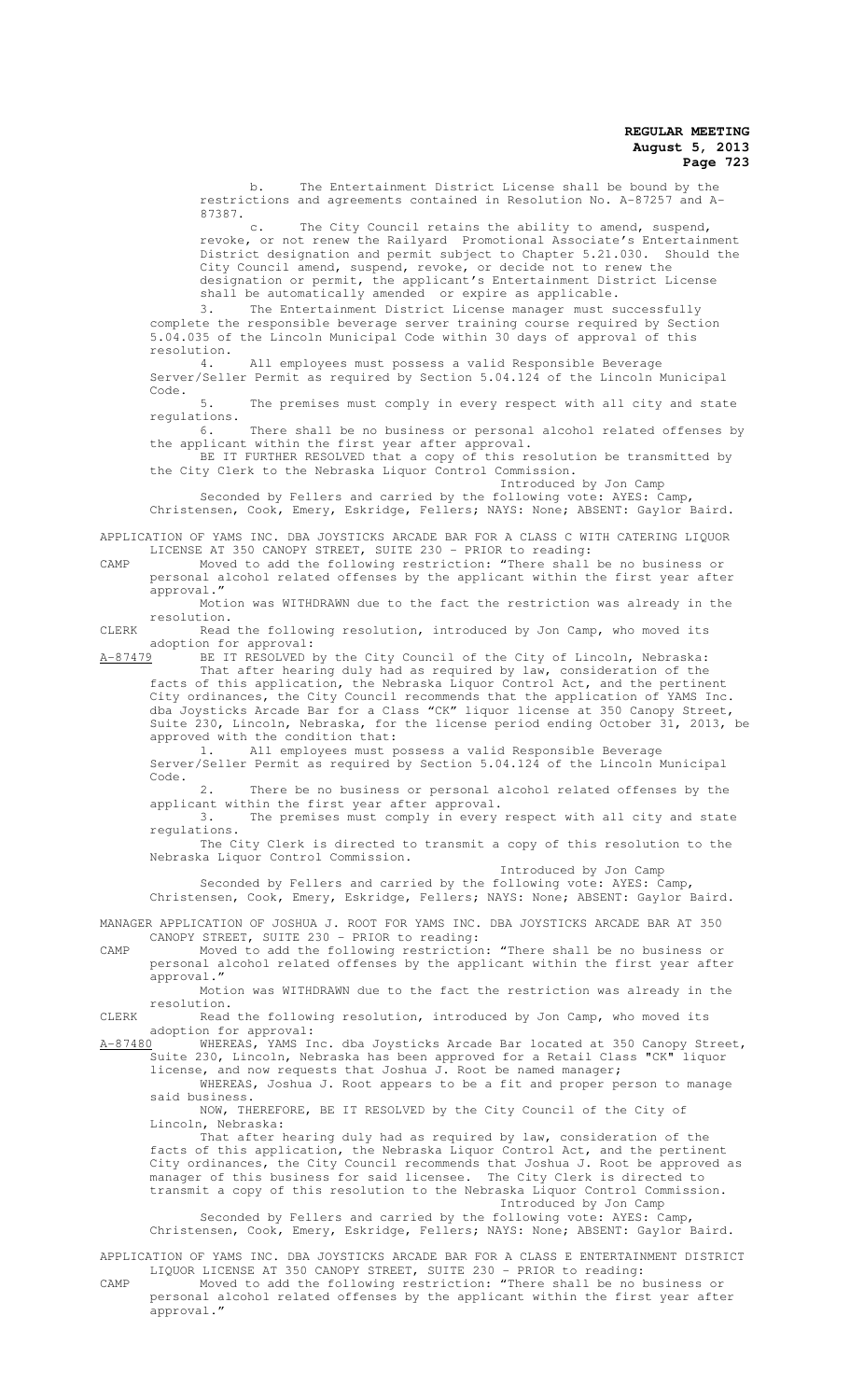Motion was WITHDRAWN due to the fact the restriction was already in the resolution.

CLERK Read the following resolution, introduced by Jon Camp, who moved its adoption for approval:

A-87481 BE IT RESOLVED by the City Council of the City of Lincoln, Nebraska: That after hearing duly had as required by law, consideration of the facts of this application, the Nebraska Liquor Control Act, and the pertinent City ordinance, the City Council recommends that the application of YAMS Inc. dba Joysticks Arcade Bar for the issuance of an Entertainment District License to the existing Class C liquor license, located at 350 Canopy Street, Suite 230, Lincoln, Nebraska, be approved with the condition that the following conditions run with the term of the license and any renewal:

1. The Entertainment District License area includes one commons area located on the east side of Canopy Street, commonly known as the Railyard, shown in Attachment "A".

2. In addition to the requirements or restrictions contained in Chapter 5.04 and 5.21 of the Lincoln Municipal Code, the Entertainment District Licence is subject to the following requirements or restrictions:

a. The commons area and sidewalk café shall be designed, constructed, and operated as presented in Attachment "A" or as modified in compliance with Chapter 5.21.010.

b. The Entertainment District License shall be bound by the restrictions and agreements contained in Resolution No. A-87257 and A-87387.

c. The City Council retains the ability to amend, suspend, revoke, or not renew the Railyard Promotional Associate's Entertainment District designation and permit subject to Chapter 5.21.030. Should the City Council amend, suspend, revoke, or decide not to renew the designation or permit, the applicant's Entertainment District License shall be automatically amended or expire as applicable.

3. The Entertainment District License manager must successfully complete the responsible beverage server training course required by Section 5.04.035 of the Lincoln Municipal Code within 30 days of approval of this resolution.

4. All employees must possess a valid Responsible Beverage Server/Seller Permit as required by Section 5.04.124 of the Lincoln Municipal Code.

5. The premises must comply in every respect with all city and state regulations.

6. There shall be no business or personal alcohol related offenses by the applicant within the first year after approval.

BE IT FURTHER RESOLVED that a copy of this resolution be transmitted by the City Clerk to the Nebraska Liquor Control Commission.

Introduced by Jon Camp

Seconded by Fellers and carried by the following vote: AYES: Camp, Christensen, Cook, Emery, Eskridge, Fellers; NAYS: None; ABSENT: Gaylor Baird.

APPLICATION OF BSR INC. DBA THE OFFICE FOR A CLASS C WITH CATERING LIQUOR LICENSE AT 640 WEST PROSPECTOR CT - CLERK read the following resolution, introduced by Jon

Camp, who moved its adoption for approval:<br>A-87482 BE IT RESOLVED by the City Council c BE IT RESOLVED by the City Council of the City of Lincoln, Nebraska: That after hearing duly had as required by law, consideration of the facts of this application, the Nebraska Liquor Control Act, and the pertinent City ordinances, the City Council recommends that the application of BSR Inc. dba The Office for a Class "CK" liquor license at 640 West Prospector Ct.,

Lincoln, Nebraska, for the license period ending October 31, 2013, be approved with the condition that:<br>1. Applicant m Applicant must successfully complete the responsible beverage

server training course required by Section 5.04.035 of the Lincoln Municipal Code within 30 days of approval of this resolution.

2. All employees must possess a valid Responsible Beverage Server/Seller Permit as required by Section 5.04.124 of the Lincoln Municipal Code.

3. There be no business or personal alcohol related offenses by the applicant within the first year after approval.

4. The premises must comply in every respect with all city and state regulations.

The City Clerk is directed to transmit a copy of this resolution to the Nebraska Liquor Control Commission.

Introduced by Jon Camp

Seconded by Fellers and carried by the following vote: AYES: Camp, Christensen, Cook, Emery, Eskridge, Fellers; NAYS: None; ABSENT: Gaylor Baird.

MANAGER APPLICATION OF STEVE J. STEVENSON FOR BSR INC. DBA THE OFFICE AT 640 WEST PROSPECTOR CT - CLERK read the following resolution, introduced by Jon Camp, who

moved its adoption for approval:<br>A-87483 WHEREAS, BSR Inc. dba The A-87483 WHEREAS, BSR Inc. dba The Office located at 640 West Prospector Ct., Lincoln, Nebraska has been approved for a Retail Class "CK" liquor license, and now requests that Steve J. Stevenson be named manager;

WHEREAS, Steve J. Stevenson appears to be a fit and proper person to manage said business.

NOW, THEREFORE, BE IT RESOLVED by the City Council of the City of Lincoln, Nebraska: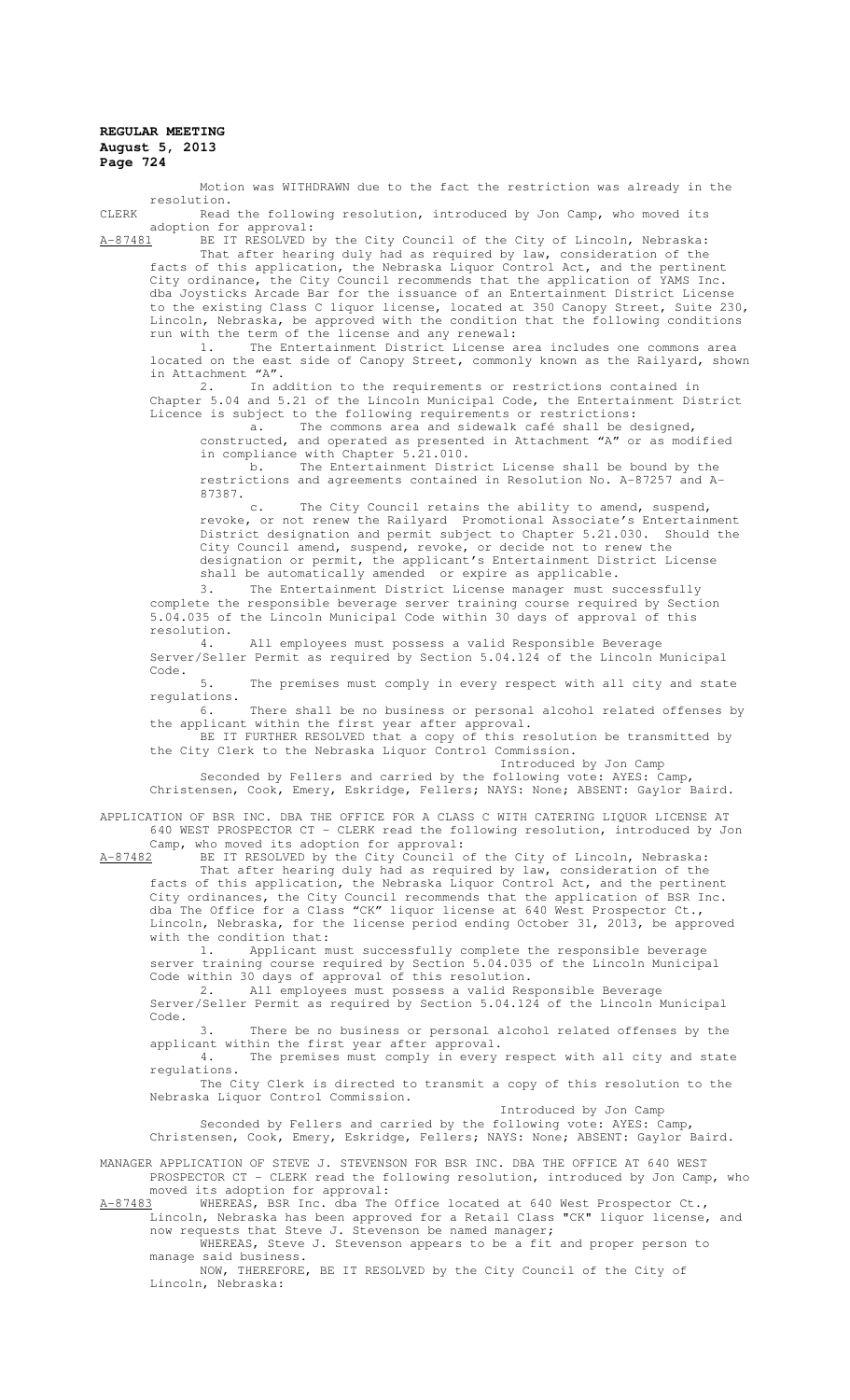That after hearing duly had as required by law, consideration of the facts of this application, the Nebraska Liquor Control Act, and the pertinent City ordinances, the City Council recommends that Steve J. Stevenson be approved as manager of this business for said licensee. The City Clerk is directed to transmit a copy of this resolution to the Nebraska Liquor Control Commission. Introduced by Jon Camp

Seconded by Fellers and carried by the following vote: AYES: Camp, Christensen, Cook, Emery, Eskridge, Fellers; NAYS: None; ABSENT: Gaylor Baird.

APPLICATION OF BW & R CANOPY LLC DBA BUFFALO WINGS & RINGS FOR A CLASS E ENTERTAINMENT DISTRICT LIQUOR LICENSE AT 350 CANOPY STREET, SUITE 200 - PRIOR to reading: CAMP Moved to delay action for one week.

Motion failed due to lack of second.

CLERK Read the following resolution, introduced by Roy Christensen, who moved its adoption for approval:<br>A-87484 BE IT RESOLVED by the

BE IT RESOLVED by the City Council of the City of Lincoln, Nebraska: That after hearing duly had as required by law, consideration of the facts of this application, the Nebraska Liquor Control Act, and the pertinent City ordinance, the City Council recommends that the application of BW & R Canopy LLC dba Buffalo Wings & Rings for the issuance of an Entertainment District License to the existing Class I liquor license, located at 350 Canopy Street, Suite 200, Lincoln, Nebraska, be approved with the condition that the following conditions run with the term of the license and any renewal:

1. The Entertainment District License area includes one commons area located on the east side of Canopy Street, commonly known as the Railyard, shown in Attachment "A".

2. In addition to the requirements or restrictions contained in Chapter 5.04 and 5.21 of the Lincoln Municipal Code, the Entertainment District Licence is subject to the following requirements or restrictions:

a. The commons area and sidewalk café shall be designed, constructed, and operated as presented in Attachment "A" or as modified in compliance with Chapter 5.21.010.

b. The Entertainment District License shall be bound by the restrictions and agreements contained in Resolution No. A-87257 and A- $87387.$ 

The City Council retains the ability to amend, suspend revoke, or not renew the Railyard Promotional Associate's Entertainment District designation and permit subject to Chapter 5.21.030. Should the City Council amend, suspend, revoke, or decide not to renew the designation or permit, the applicant's Entertainment District License shall be automatically amended or expire as applicable.

3. The Entertainment District License manager must successfully complete the responsible beverage server training course required by Section 5.04.035 of the Lincoln Municipal Code within 30 days of approval of this resolution.

4. All employees must possess a valid Responsible Beverage Server/Seller Permit as required by Section 5.04.124 of the Lincoln Municipal

Code. 5. The premises must comply in every respect with all city and state regulations.

6. There shall be no business or personal alcohol related offenses by the applicant within the first year after approval.

BE IT FURTHER RESOLVED that a copy of this resolution be transmitted by the City Clerk to the Nebraska Liquor Control Commission.

Introduced by Roy Christensen Seconded by Fellers and carried by the following vote: Camp, Christensen, Cook, Emery, Eskridge, Fellers; NAYS: None; ABSENT: Gaylor Baird.

APPLICATION OF PEACE A PIE, LLC DBA MELLOW MUSHROOM FOR A CLASS E ENTERTAINMENT DISTRICT LIQUOR LICENSE AT 601 R STREET, SUITE 110 - PRIOR to reading:

CAMP Moved to delay action for one week. Motion failed due to lack of second.

CLERK Read the following resolution, introduced by Roy Christensen, who moved its adoption for approval:<br>A-87485 BE IT RESOLVED by th

BE IT RESOLVED by the City Council of the City of Lincoln, Nebraska: That after hearing duly had as required by law, consideration of the facts of this application, the Nebraska Liquor Control Act, and the pertinent City ordinance, the City Council recommends that the application of Peace a Pie, LLC dba Mellow Mushroom for the issuance of an Entertainment District License to the existing Class I liquor license, located at 601 R Street, Suite 110, Lincoln, Nebraska, be approved with the condition that the following conditions run with the term of the license and any renewal:

1. The Entertainment District License area includes one commons area located adjacent to the Canopy Lofts and Hobson/Hyatt Place Hotel, commonly known as the Courtyard, shown in Attachment "A" on the west side of Canopy Street.<br>2.

In addition to the requirements or restrictions contained in Chapter 5.04 and 5.21 of the Lincoln Municipal Code, the Entertainment District Licence is subject to the following requirements or restrictions:

a. The commons area and sidewalk café shall be designed, constructed, and operated as presented in Attachment "A" or as modified in compliance with Chapter 5.21.010.

b. The Entertainment District License shall be bound by the restrictions and agreements contained in Resolution No. A-87257 and A-87387.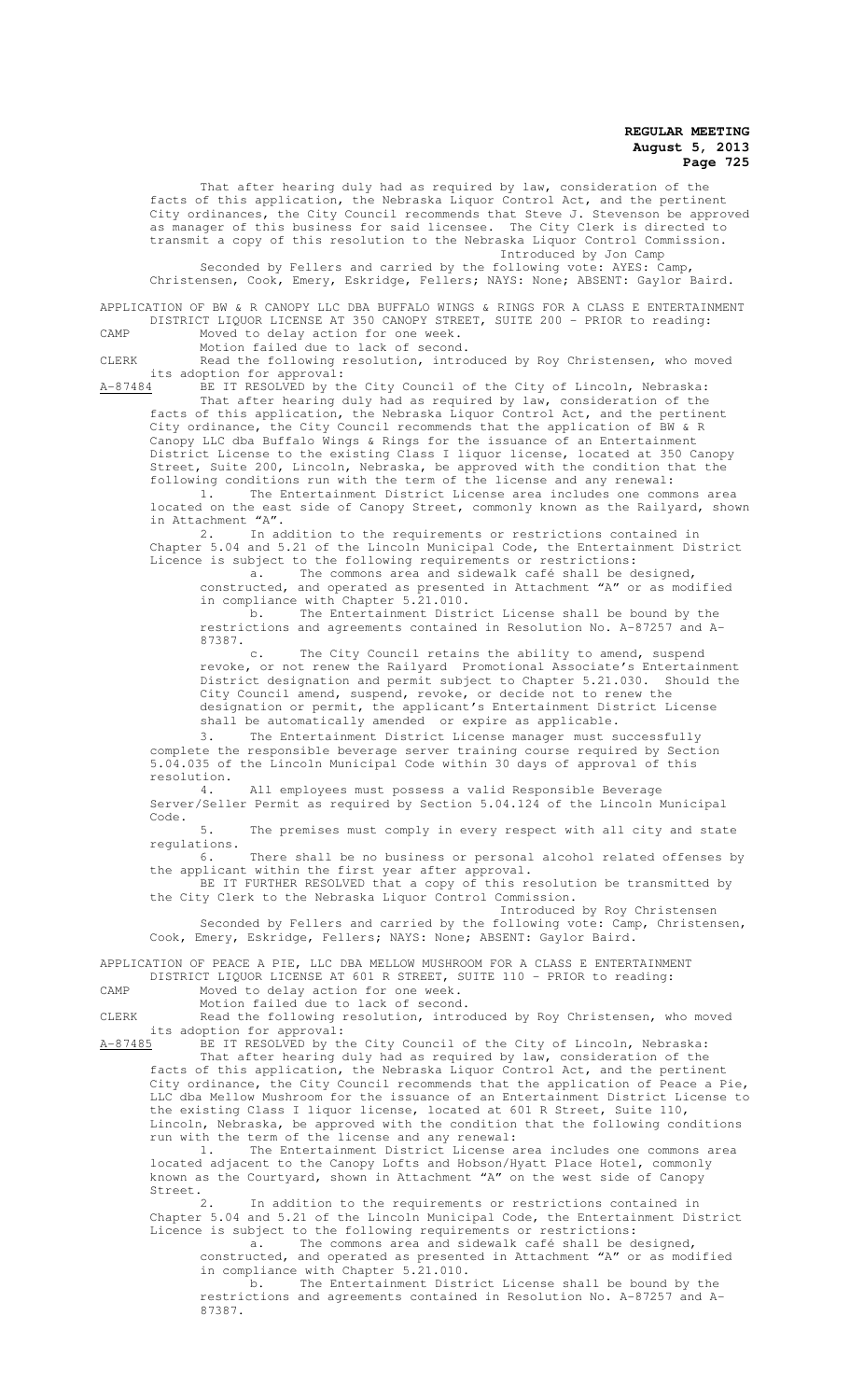> c. The City Council retains the ability to amend, suspend, revoke, not renew the Railyard Promotional Associate's Entertainment District designation and permit subject to Chapter 5.21.030. Should the City Council amend, suspend, revoke, or decide not to renew the designation or permit, the applicant's Entertainment District License shall be automatically amended or expire as applicable.

3. The Entertainment District License manager must successfully complete the responsible beverage server training course required by Section 5.04.035 of the Lincoln Municipal Code within 30 days of approval of this resolution.

4. All employees must possess a valid Responsible Beverage Server/Seller Permit as required by Section 5.04.124 of the Lincoln Municipal Code.

5. The premises must comply in every respect with all city and state regulations.

6. There shall be no business or personal alcohol related offenses by the applicant within the first year after approval.

BE IT FURTHER RESOLVED that a copy of this resolution be transmitted by the City Clerk to the Nebraska Liquor Control Commission.

Introduced by Roy Christensen Seconded by Fellers and carried by the following vote: AYES: Camp, Christensen, Cook, Emery, Eskridge, Fellers; NAYS: None; ABSENT: Gaylor Baird.

# **ORDINANCES - 2ND READING & RELATED RESOLUTIONS (as required)**

- AMENDING THE PAY SCHEDULES FOR CERTAIN EMPLOYEE GROUPS BY ADJUSTING THE SCHEDULES OF ANNUAL, MONTHLY, BIWEEKLY AND HOURLY PAY RANGE EQUIVALENTS FOR EMPLOYEES WHOSE CLASSIFICATIONS ARE ASSIGNED TO THE PAY RANGES PREFIXED BY THE LETTER "A, " TO BE EFFECTIVE AUGUST 15, 2013 - CLERK read an ordinance, introduced by Jonathan Cook, adopting pay schedules and schedules of pay ranges for employees of the City of Lincoln, Nebraska whose classification are assigned to pay ranges prefixed by the letter "A"; and repealing Ordinance No. 19601, passed by the City Council on August 15, 2011, the second time.
- AMENDING THE PAY SCHEDULES FOR CERTAIN EMPLOYEE GROUPS BY ADJUSTING THE SCHEDULES OF ANNUAL, MONTHLY, BIWEEKLY AND HOURLY PAY RANGE EQUIVALENTS FOR EMPLOYEES WHOSE CLASSIFICATIONS ARE ASSIGNED TO THE PAY RANGES PREFIXED BY THE LETTER "C," TO BE EFFECTIVE AUGUST 15, 2013 - CLERK read an ordinance, introduced by Jonathan Cook, adopting pay schedules and schedules of pay ranges for employees of the City of Lincoln, Nebraska whose classification are assigned to pay ranges prefixed by the letter "C"; and repealing Ordinance No. 19601, passed by the City Council on August 15, 2011, the second time.
- AMENDING THE PAY SCHEDULES FOR CERTAIN EMPLOYEE GROUPS BY ADJUSTING THE SCHEDULES OF ANNUAL, MONTHLY, BIWEEKLY AND HOURLY PAY RANGE EQUIVALENTS FOR EMPLOYEES WHOSE CLASSIFICATIONS ARE ASSIGNED TO THE PAY RANGES PREFIXED BY THE LETTER "E," TO BE EFFECTIVE AUGUST 15, 2013 - CLERK read an ordinance, introduced by Jonathan Cook, adopting pay schedules and schedules of pay ranges for employees of the City of Lincoln, Nebraska whose classification are assigned to pay ranges prefixed by the letter "E"; and repealing Ordinance No. 19601, passed by the City Council on August 15, 2011, the second time.
- AMENDING THE PAY SCHEDULES FOR CERTAIN EMPLOYEE GROUPS BY ADJUSTING THE SCHEDULES OF ANNUAL, MONTHLY, BIWEEKLY AND HOURLY PAY RANGE EQUIVALENTS FOR EMPLOYEES WHOSE CLASSIFICATIONS ARE ASSIGNED TO THE PAY RANGES PREFIXED BY THE LETTER "F," TO BE EFFECTIVE AUGUST 15, 2013 - CLERK read an ordinance, introduced by Jonathan Cook, adopting pay schedules and schedules of pay ranges for employees of the City of Lincoln, Nebraska whose classification are assigned to pay ranges prefixed by the letter "F"; and repealing Ordinance No. 19601, passed by the City Council on August 15, 2011, the second time.
- AMENDING THE PAY SCHEDULES FOR CERTAIN EMPLOYEE GROUPS BY ADJUSTING THE SCHEDULES OF ANNUAL, MONTHLY, BIWEEKLY AND HOURLY PAY RANGE EQUIVALENTS FOR EMPLOYEES WHOSE CLASSIFICATIONS ARE ASSIGNED TO THE PAY RANGES PREFIXED BY THE LETTER "M," TO BE EFFECTIVE AUGUST 15, 2013 - CLERK read an ordinance, introduced by Jonathan Cook, adopting pay schedules and schedules of pay ranges for employees of the City of Lincoln, Nebraska whose classification are assigned to pay ranges prefixed by the letter "M"; and repealing Ordinance No. 19601, passed by the City Council on August 15, 2011, the second time.
- AMENDING THE PAY SCHEDULES FOR CERTAIN EMPLOYEE GROUPS BY ADJUSTING THE SCHEDULES OF ANNUAL, MONTHLY, BIWEEKLY AND HOURLY PAY RANGE EQUIVALENTS FOR EMPLOYEES WHOSE CLASSIFICATIONS ARE ASSIGNED TO THE PAY RANGES PREFIXED BY THE LETTER "N," TO BE EFFECTIVE AUGUST 15, 2013 - CLERK read an ordinance, introduced by Jonathan Cook, adopting pay schedules and schedules of pay ranges for employees of the City of Lincoln, Nebraska whose classification are assigned to pay ranges prefixed by the letter "N"; and repealing Ordinance No. 19601, passed by the City Council on August 15, 2011, the second time.
- AMENDING THE PAY SCHEDULES FOR CERTAIN EMPLOYEE GROUPS BY ADJUSTING THE SCHEDULES OF ANNUAL, MONTHLY, BIWEEKLY AND HOURLY PAY RANGE EQUIVALENTS FOR EMPLOYEES WHOSE CLASSIFICATIONS ARE ASSIGNED TO THE PAY RANGES PREFIXED BY THE LETTER "P," TO BE EFFECTIVE AUGUST 15, 2013 - CLERK read an ordinance, introduced by Jonathan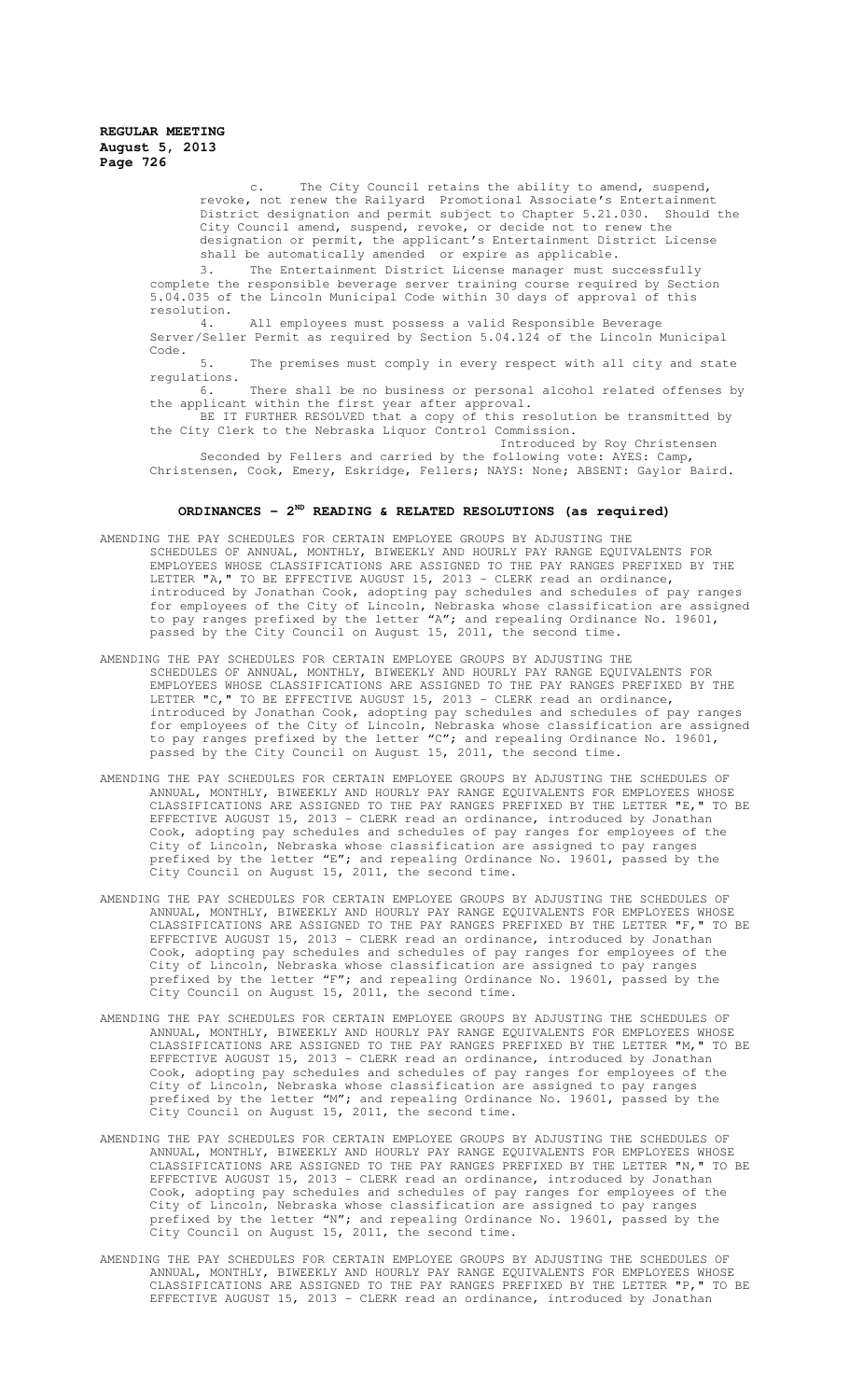Cook, adopting pay schedules and schedules of pay ranges for employees of the City of Lincoln, Nebraska whose classification are assigned to pay ranges prefixed by the letter "P"; and repealing Ordinance No. 19601, passed by the City Council on August 15, 2011, the second time.

AMENDING THE PAY SCHEDULES FOR CERTAIN EMPLOYEE GROUPS BY ADJUSTING THE SCHEDULES OF ANNUAL, MONTHLY, BIWEEKLY AND HOURLY PAY RANGE EQUIVALENTS FOR EMPLOYEES WHOSE CLASSIFICATIONS ARE ASSIGNED TO THE PAY RANGES PREFIXED BY THE LETTER "X," TO BE EFFECTIVE AUGUST 15, 2013 - CLERK read an ordinance, introduced by Jonathan Cook, adopting pay schedules and schedules of pay ranges for employees of the City of Lincoln, Nebraska whose classification are assigned to pay ranges prefixed by the letter "X"; and repealing Ordinance No. 19601, passed by the City Council on August 15, 2011, the second time.

#### **PUBLIC HEARING - RESOLUTIONS**

APPROVING JSD, LLC DBA HUSKERVILLE PIZZA & PUB AS A KENO SATELLITE SITE AT 2805 N.W. 48TH STREET - CLERK read the following resolution, introduced by Jonathan Cook, who moved its adoption:<br>A-87486 WHEREAS, the City

WHEREAS, the City of Lincoln and the County of Lancaster, Nebraska have entered into an Interlocal Agreement for the purpose of providing for a joint City-County keno lottery; and

WHEREAS, the City has entered into a contract for the operation of a keno type lottery with EHPV Lottery Services, LLC, a Nebraska limited liability company; and

WHEREAS, Section 5 of the Interlocal Agreement and Section 3(b) of the Keno Contract grant the City the authority to approve all satellite locations within the corporate limits of Lincoln; and

WHEREAS, all requirements under the Interlocal Agreement and the Keno Contract governing the establishment and location of keno satellite sites have been met.<br>NOW.

THEREFORE, BE IT RESOLVED by the City Council of the City of Lincoln, Nebraska that a keno satellite site is hereby authorized at the location of JSD, LLC dba Huskerville Pizza & Pub, 2805 N.W. 48th Street, Lincoln, NE 68524.

The City Clerk is directed to return an executed copy of this Resolution to Huskerville Pizza & Pub.

Introduced by Jonathan Cook Seconded by Fellers and carried by the following vote: AYES: Camp, Christensen, Cook, Emery, Eskridge, Fellers; NAYS: None; ABSENT: Gaylor Baird.

APPROVING SWEEP LEFT AS A KENO SATELLITE SITE AT 815 O STREET - CLERK read the following resolution, introduced by Jonathan Cook, who moved its adoption:

A-87487 WHEREAS, the City of Lincoln and the County of Lancaster, Nebraska have entered into an Interlocal Agreement for the purpose of providing for a joint City-County keno lottery; and

WHEREAS, the City has entered into a contract for the operation of a keno type lottery with EHPV Lottery Services, LLC, a Nebraska limited liability company; and

WHEREAS, Section 5 of the Interlocal Agreement and Section 3(b) of the Keno Contract grant the City the authority to approve all satellite locations within the corporate limits of Lincoln; and

WHEREAS, all requirements under the Interlocal Agreement and the Keno Contract governing the establishment and location of keno satellite sites have been met.

NOW, THEREFORE, BE IT RESOLVED by the City Council of the City of Lincoln, Nebraska that a keno satellite site is hereby authorized at the location of Sweep Left, 815 O Street, Lincoln, NE 68508.

The City Clerk is directed to return an executed copy of this Resolution to Sweep Left.

Introduced by Jonathan Cook

Seconded by Fellers and carried by the following vote: AYES: Camp, Christensen, Cook, Emery, Eskridge, Fellers; NAYS: None; ABSENT: Gaylor Baird.

APPROVING A FUNDING AGREEMENT BETWEEN THE CITY AND THE NEBRASKA DEPT. OF ROADS FOR THE USE OF FEDERAL HIGHWAY SAFETY FUNDS IMPROVEMENTS AT THE INTERSECTION OF U.S. HIGHWAY 6 (WEST O STREET) AND WEST 40TH STREET (PROJECT NO. HSIP-6-6(161), CN 13093) - CLERK read the following resolution, introduced by Jonathan Cook, who moved its adoption:<br>A-87488 BE IT RESOLVE

A-87488 BE IT RESOLVED by the City Council of the City of Lincoln, Nebraska: That the attached Funding Agreement between the City of Lincoln and the State of Nebraska Department of Roads for the use of Federal Highway Safety Funds for improvements at the intersection of U.S. Highway 6 (West O Street) and West 40th Street, Project No. HSIP-6-6(161), CN 13093, in accordance with the terms and conditions contained in said Agreement, is hereby approved and the

Mayor is authorized to execute the same on behalf of the City of Lincoln. The City Clerk is directed to return the executed copy of the Agreement to Shane Dostal, Engineering Services, Department of Public Works & Utilities, for transmittal and execution by the State Department of Roads.

Introduced by Jonathan Cook

Seconded by Fellers and carried by the following vote: AYES: Camp, Christensen, Cook, Emery, Eskridge, Fellers; NAYS: None; ABSENT: Gaylor Baird.